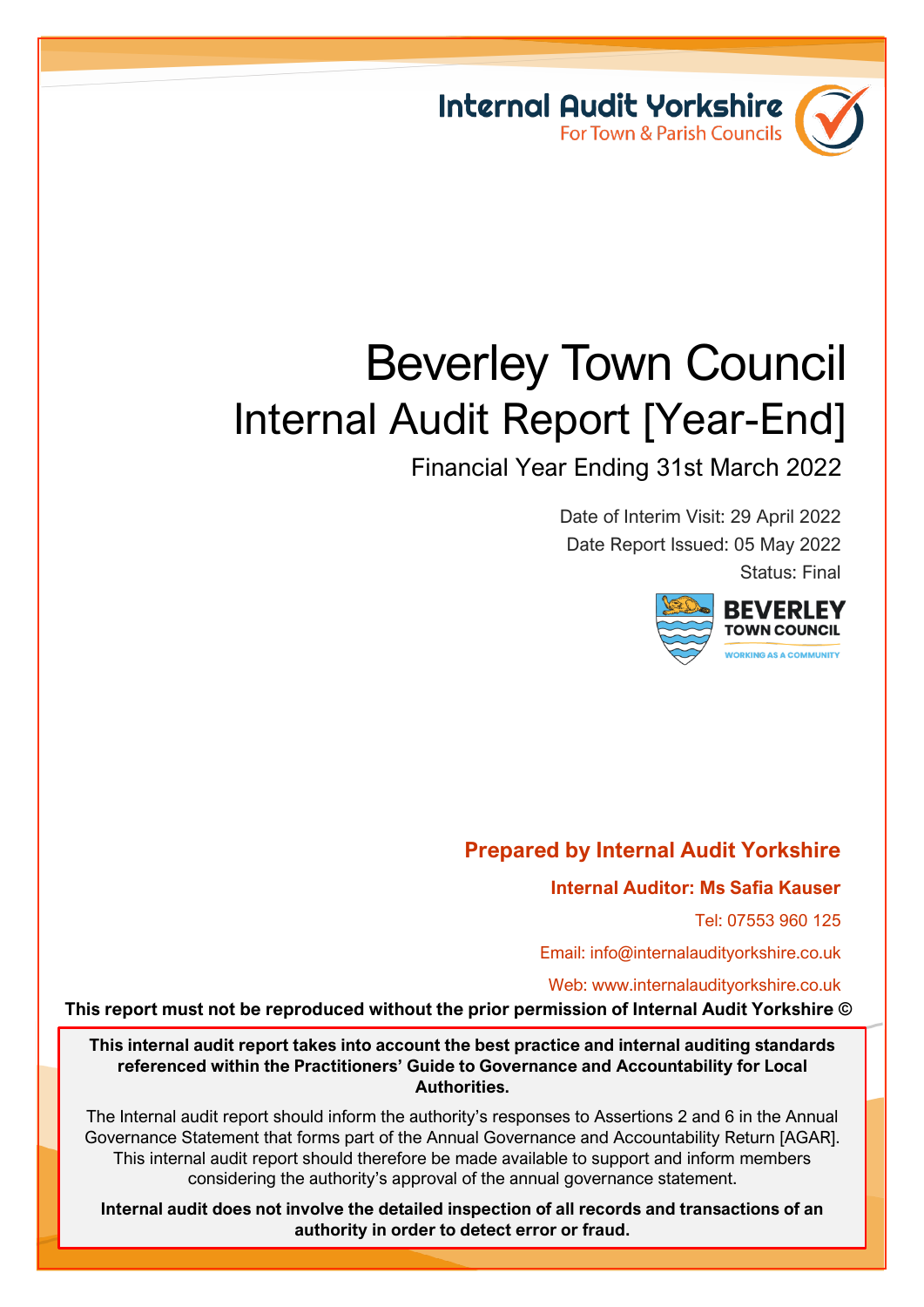# **1. Background**

- 1.1 Authorities in England operate within a legal framework which provides them with the necessary statutory powers and authority to deliver local public services. Authorities and their clerks/chief executives/RFOs should always be aware of, and have regard to, the legal power they are exercising when deciding on any action including to spend public money.
- 1.2 The proper practices for smaller authorities (Town and Parish Council's) are included in the Governance and Accountability for Smaller Authorities [March 2021], a Practitioners Guide. Smaller authorities in England must complete an Annual Return and an Annual Governance Statement to the public. The Annual Return must be submitted to the external auditor within the statutory deadline of 30 June.

# **2. Purpose of Internal Audit**

- 2.1 Internal auditing is an independent, objective assurance activity designed to improve an organisation's operations. It helps an organisation accomplish its objectives by bringing a systematic, disciplined approach to evaluate and improve the effectiveness of risk management, control and governance processes.
- 2.2 The purpose of internal audit is to review and report to the authority on whether its systems of financial and other internal controls over its activities and operating procedures are effective. The internal audit function must be independent from the management of the financial controls and procedures of the authority which are the subject of review. The person or persons carrying out internal audit must be competent to carry out the role in a way that meets the business needs of the authority.
- 2.3 The objectives for Internal Audit Yorkshire are to undertake a programme of work to help discharge the statutory internal audit responsibilities and form a judgement of the effectiveness of internal control arrangements during the financial year. The list is not exhaustive and can vary from each authority who can agree a specific programme of work with its internal auditor provider each year. The key systems and processes will range from:
	- Proper book-keeping including the cash book; bank reconciliations
	- Standing orders and financial regulations;
	- Payment controls/petty cash; Income controls;
	- Budgetary controls; Petty cash procedure;
	- Payroll controls; Asset control;
	- Year-end procedures; and risk management arrangements.

# **3. Our Objectives and Programme of Work**

- 3.1 Our programme of cover has been designed to afford reasonable assurance that the Councils financial systems are robust and are operating in an effective manner and in compliance with the statutory legal framework. Our reasonable internal audit assurance definition indicates that 'There is generally a good system of governance, risk management and control in place. Some issues, noncompliance or scope for improvement were identified which may put at risk the achievement of objectives in the control area audited'.
- 3.2 Our work during the interim visit and the year-end visit will enable us to reach judgements on the internal control objectives in the Annual Internal Audit Report which forms part of the Councils Annual Governance and Accountability Return [AGAR].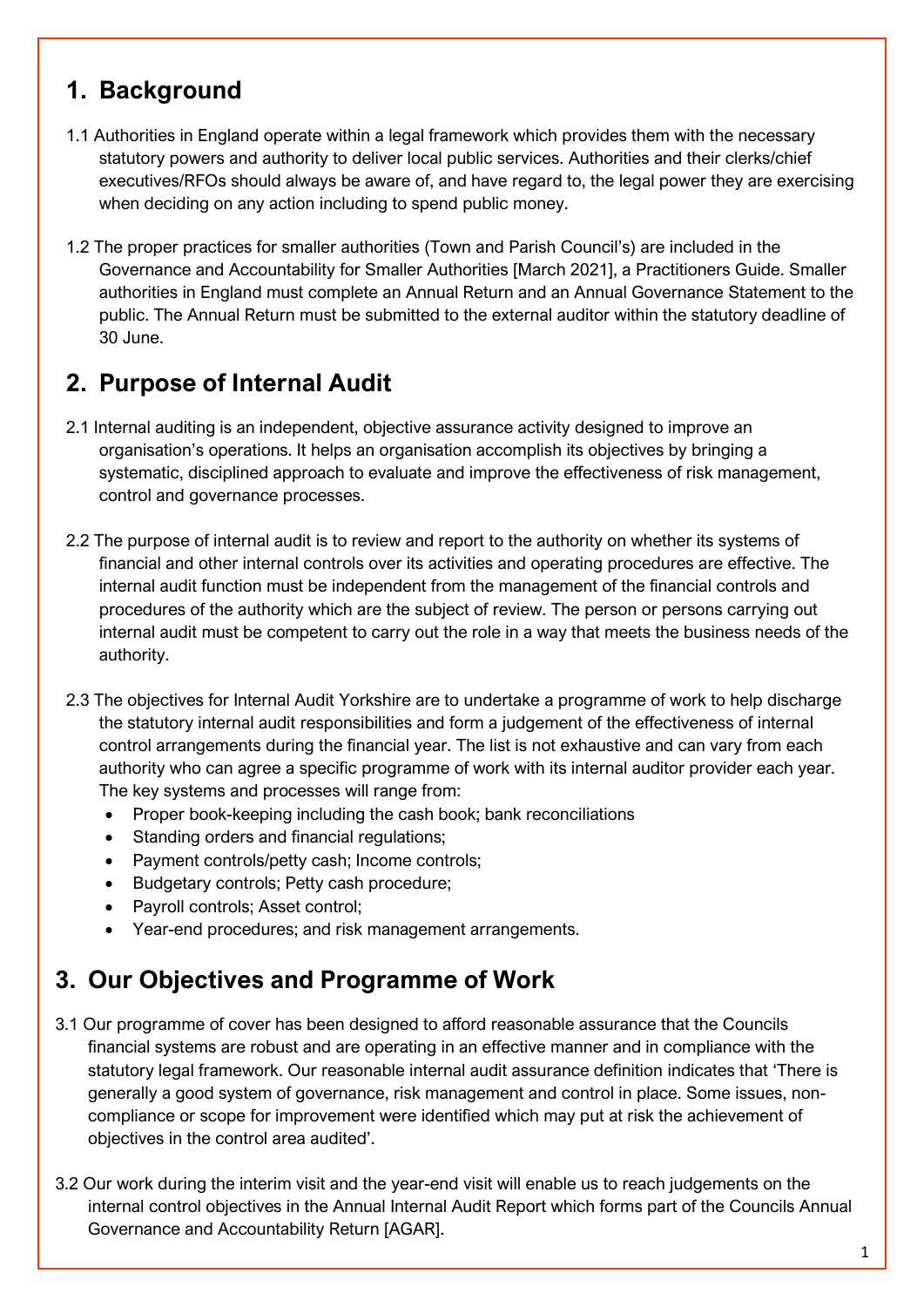# **4. Our Scope of Work During the Interim Visit**

4.1 We covered the following areas during our interim visit on the 02<sup>nd</sup> December 2021.

- Book Keeping and Periodic Bank Reconciliations
- Standing Orders and Financial Regulations
- Payment Controls and Expenditure Testing
- Credit and Debit Cards
- Mayors Charitable Funds
- VAT
- Risk Management Arrangements
- General Data Protection Regulations [GDPR]
- Back-up of Electronic Files
- Budgetary Controls and Financial Health
- Income Controls including the precept
- Petty Cash Procedures
- Payroll Controls
- Asset and Investment Registers

# **4.2 Our Scope of Work at The Year-End Visit.**

The year-end audit visit took place on the 29 April 2022 at the council offices.

We covered the following areas at the year-end visit:

- Asset Register (follow-up work)
- Accounting Statements and supporting documentation; Year-End Bank Reconciliation
- Transparency Code
- Exercise of public rights for the previous year 2020/21
- Publication requirements 2020/21 AGAR

#### **\*Internal Control Objectives F, K and O were not applicable to Beverley Town Council.**

We would like to thank the Acting Clerk/RFO Matthew Snowden and Finance Officer Carol Oliver for all their help and assistance during the audit.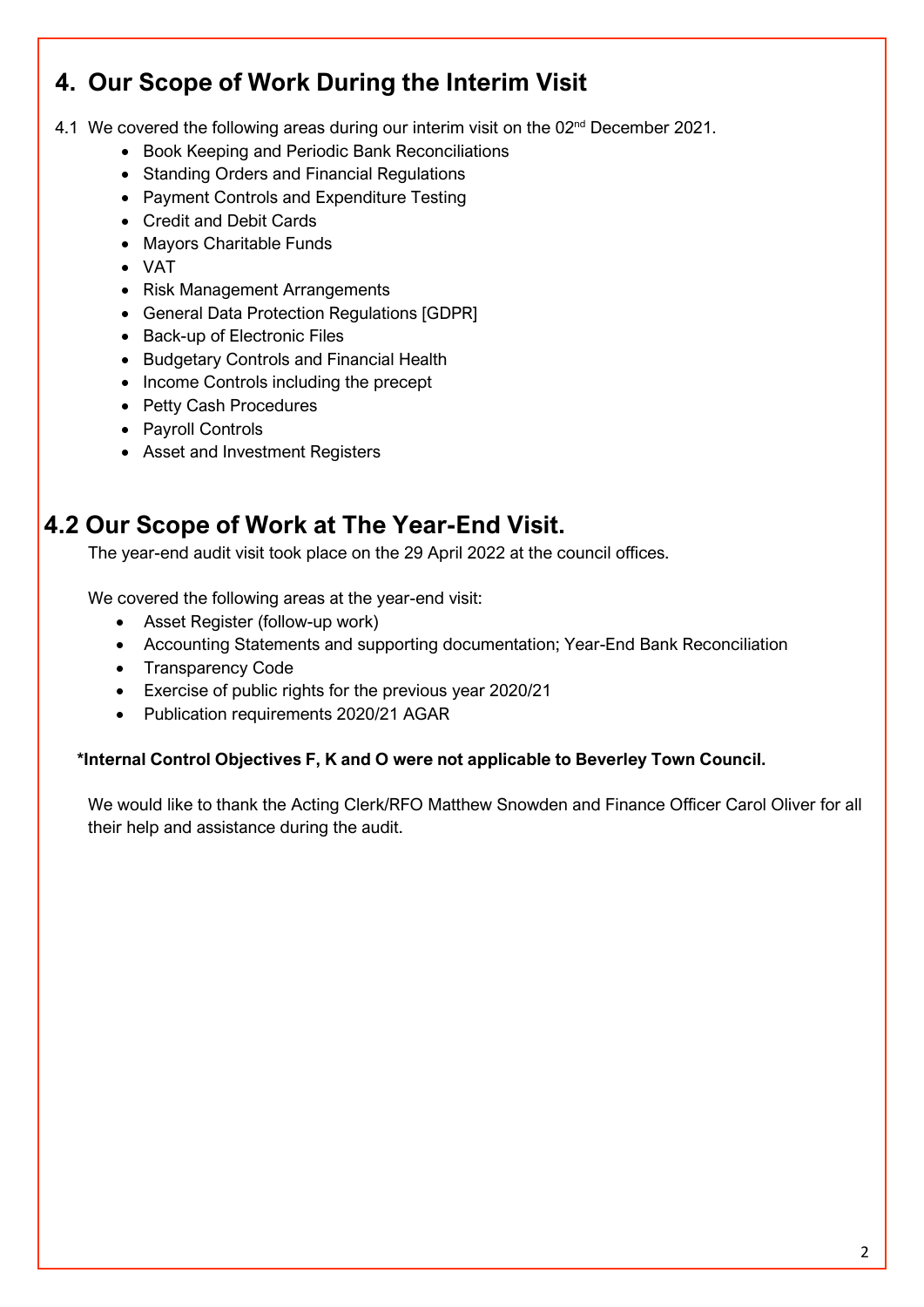# **5.1 Findings**

#### **Asset and Investment Registers**

**Internal Control Objective:** Asset and investments registers were complete and accurate and properly maintained.

**Aim:** To provide assurance that all material assets are accounted for correctly

# **5.2 Asset Register (Follow-up work)**

- 5.3 A fresh asset register has been created which records adequate detail of asset descriptions, locations date acquired and purchase costs. Assets are listed in six categories:
	- 1. Land/Building/Street Furniture
	- 2. Handyman/Town Equipment
	- 3. Historic Property transferred from Beverley Charter Trustees
	- 4. Civic
	- 5. Office Equipment
	- 6. Christmas Lights
- 5.4 We note that the register did not include a column for replacement value. This column form part of the register which can be used to record replacement values for each individual asset for insurance purposes and this can assist with forward planning for asset replacement.
- 5.5 A sample of asset purchases were cross-referenced with the invoices to ensure that the purchase cost price net of VAT had been recorded. Some invoices could not be located to match the date acquired recorded in the asset register and other assets recorded the acquired date as 'Spring 2021'. A review of the cashbook confirmed that some assets had not been included on the asset register, for example:
	- $\bullet$  09/11/2021 W Boyes & Co Limited £17.08 + VAT padlocks
	- $29/11/2021 W$  Boyes & Co limited £33.32 + VAT 2 heaters
	- 2,000 hand waving flags. Net cost £6,420 + VAT
- 5.6 During the audit we discussed the inclusion of the 2,000 hand waving flags on the asset register. Although the guidance is not clear in the practitioners guide and in the absence of an asset register policy, we have recommended that the flags are added to the register due to the significant value. Although short term, these should be treated as a fixed asset and be shown on the Asset Register. It is understood that at the Jubilee event some or all of the flags will be used by June 2022. Once this has taken place then the flags can be classified differently depending on the numbers left after the event. The issue would be if these were stolen now before the event, therefore it is our opinion that they are recorded as an Asset owned by the Council.
- 5.7 We discussed with officers items that had not been included in the register for example padlocks and heaters. In the circumstances where the council and/or officers consider it is inappropriate to record an asset on the register due to the low value of the item or items that do not meet the definition of a 'fixed asset' then consideration should be given to adopting an Asset Register policy that would determine the procedures for maintaining the register, items and values for inclusion. The policy should include the asset management guidance contained within the practitioners guide and the policy should state a minimum value of items for inclusion in the register and procedures for including items that don't meet the value threshold but are of significant community value. An example of an Asset Register policy was shared with the Acting Clerk/RFO for illustrative purposes.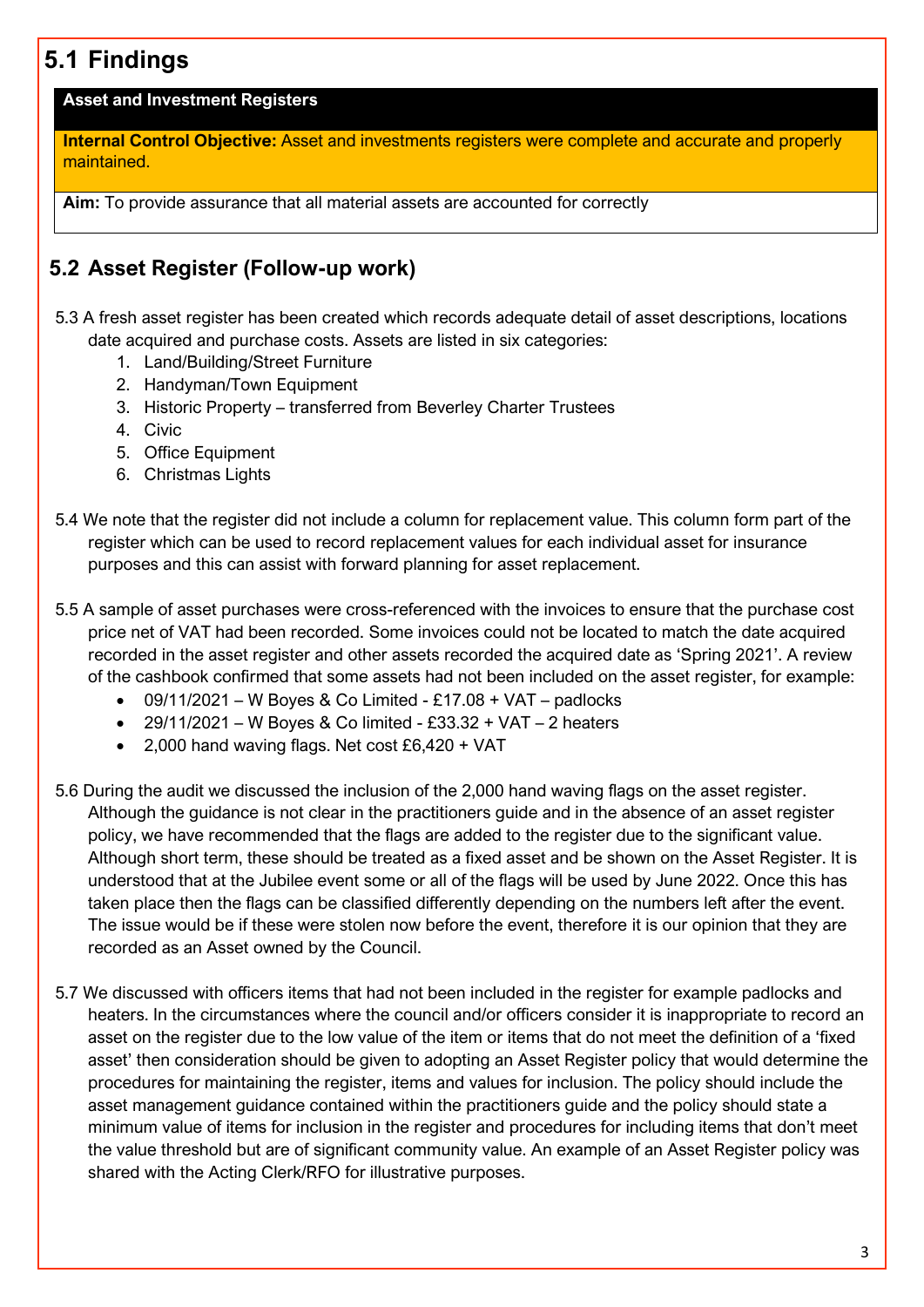- 5.8 It is recommended that further improvements are made to the asset register to record a detailed description of item locations. For example 'Grit Bin' purchased 01/03/2022 states the location as 'Around Town'. This description should have sufficient detail to enable the item to be located or include a reference to a separate spreadsheet where additional details are recorded. Where the asset register refers to more than one item location for example 74 barrier baskets, this should be linked to a breakdown of the separate locations. It is noted that the council has not undertaken a physical check of assets in compliance with Financial Regulation 14.6 to verify their physical existence. In accordance with the regulations this should be undertaken at least once annually and possibly in conjunction with a health and safety inspection of assets. Consideration should be given to inserting an additional column to record 'Custodian' details and each individual asset could be assigned to a responsible officer and committee.
- 5.9 As the asset register is not complete and accurate at the financial year-end, we must tick 'No' to objective control area H.

|     | <b>RECOMMENDATION</b>                                                                                                                                                                                                                                                                                                                                                                                                                                                                                |  |  |  |  |
|-----|------------------------------------------------------------------------------------------------------------------------------------------------------------------------------------------------------------------------------------------------------------------------------------------------------------------------------------------------------------------------------------------------------------------------------------------------------------------------------------------------------|--|--|--|--|
| R1: | That the asset register document is reviewed to ensure accuracy of information is recorded<br>for purchases and date acquired. A full review of the cashbook should be undertaken to<br>ensure that the asset register includes the purchases of all fixed assets during the year<br>(items for padlocks, heaters and flags to be included in the register). The asset value in box<br>9 of the accounting statement would need to be updated accordingly to reflect the changes<br>in asset values. |  |  |  |  |
| R2: | That the refreshed asset register is further developed and that improvements are made to<br>include the following information:<br>1) A detailed description of the item location or a note to reference where the detailed item<br>location is recorded ie reference to a separate spreadsheet tab<br>2) A column to include quantity against the asset description. For example 'dog waste                                                                                                          |  |  |  |  |
|     | dispensers' doesn't refer to how many exist.<br>3) A column to include a replacement value for insurance and asset replacement purposes.                                                                                                                                                                                                                                                                                                                                                             |  |  |  |  |
|     | 4) A column to assign custodian officer and committee responsible for the asset.                                                                                                                                                                                                                                                                                                                                                                                                                     |  |  |  |  |

### **Year-End Accounting Statements**

**Internal Control Objective:** Accounting statements prepared during the year were prepared on the correct accounting basis (receipts and payments or income and expenditure), agreed to the cash book, supported by an adequate audit trail from underlying records and where appropriate debtors and creditors were properly recorded.

**Aim:** Obtain assurance that accounts prepared on correct statements (income and expenditure, debtors and creditors, over £200,000) or (summary receipts and payments, under £200,000) and that working papers can be followed through to final document.

### **5.10 Year End Accounting Statements and Supporting Documentation**

5.11 The year-end accounts were prepared by the Finance Officer using the RBS Omega Accounting Software and with remote support from a consultant from RBS. The accounts continue to be prepared on an income and expenditure basis.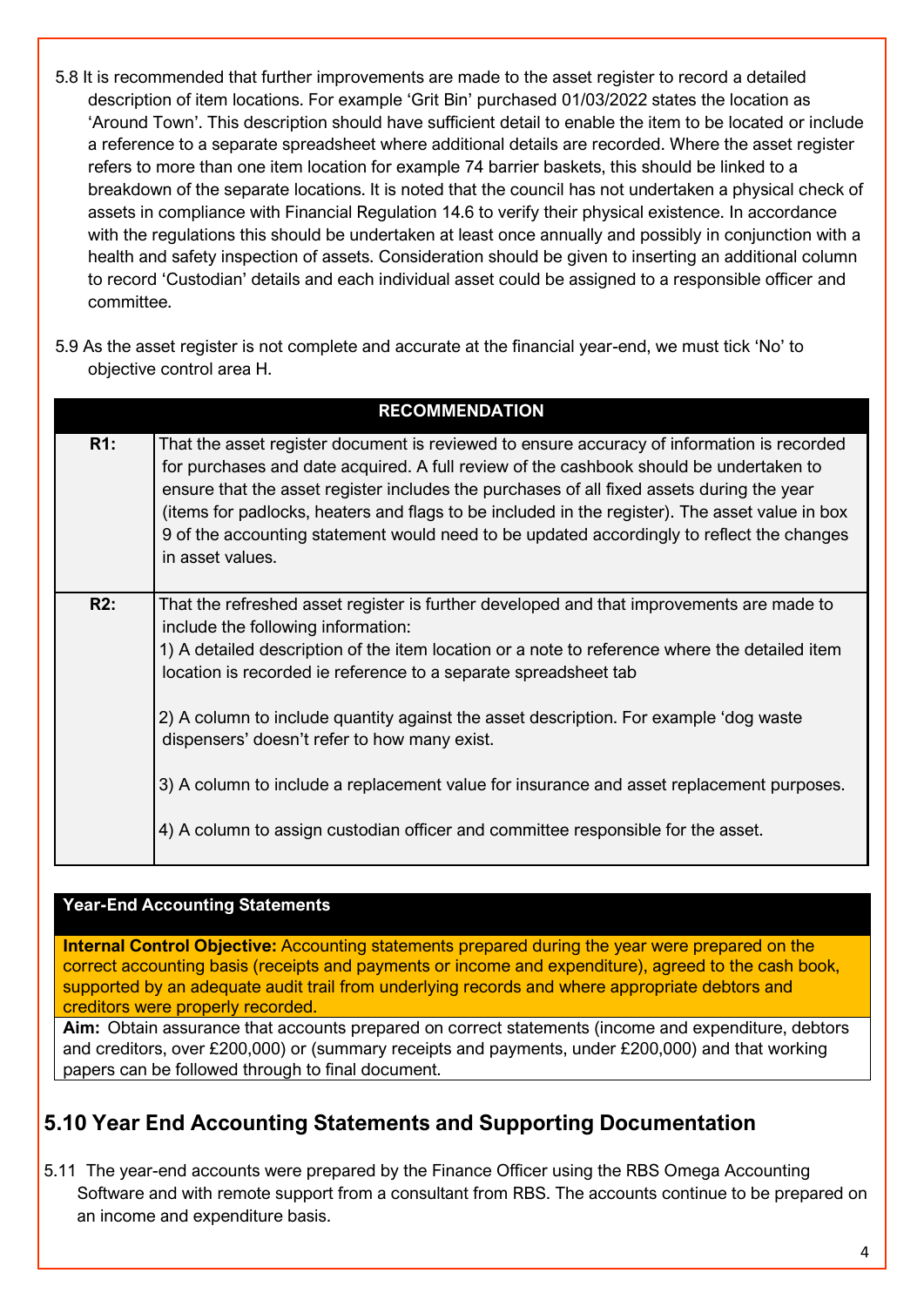- 5.12 The accounting statement balances for the last financial year ending 31 March 2021 were reviewed against last years signed and approved accounting statement to ensure that the correct data had been recorded, see link: [SKM\\_C36821061018020 \(beverley.gov.uk\).](https://www.beverley.gov.uk/wp-content/uploads/sites/75/2021/06/AGAR-2020-21.pdf) The figures had been correctly recorded in last year's column.
- 5.13 The figure in box 4 'Staff Costs' was reviewed to ensure this included the correct data. The practitioners guide states the following are not staff costs for the purpose of Line 4; mileage and other travelling and subsistence allowances, "Homeworking allowance" that is, an allowance paid to cover the extra costs of working from home, the provision of work related training, the reimbursement of childcare or other carers costs, the reimbursement of a staff members subscription to the Society of Local Council Clerks, the provision of office supplies such as laptop, scanner or stationery and consultants and agency staff.
- 5.14 We note that the figure of £106,966 included the home working allowance for employees. During the audit we had recommended that the costs of the home working allowance would need to be removed from the total and re-coded on the RBS system and be recorded in box 6 'other payments'. The figure in box 6 would need to be revised accordingly. Guidance was provided to the Finance Officer during the audit and the changes were made during the audit an updated copy was provided.
- 5.15 The AGAR accounting statement figures were reviewed with underlying financial records printed out from the RBS accounts software. No issues were identified.
	- Debtors none recorded
	- Prepayments balance of £936.00. Working paper was enclosed.
	- VAT balance of £13,029 Q3 VAT was submitted for £13,029.18 (rounded to £13,029).
	- Accruals balance of £41,668 Working paper was enclosed. Journal detail reviewed.
	- Allotment Bonds £4,451 recorded on balance sheet. Working paper was provided.
- 5.16 The year-end cash and reserves balances were reviewed against the bank statements and data recorded in box 8 totalling £742,528. No issues were identified. Summary of bank balances at 31<sup>st</sup> March 2022:
	- £281,208.61 Current Account (Money Virgin)
	- £25,470.92 Reserves Account deposit (Money Virgin
	- £1,500.67 Youth Support Account (Money Virgin)
	- £84,163.06 Beverley Building Society Bond
	- £350,184.43 Public Sector Deposit Fund
- 5.17 The total fixed assets was recorded as £244,621 at 31 March 2022 variance of £53,125 in comparison to the fixed asset total recorded at the last year ending 31 March 2021. Although the asset register document highlighted the new additions during the financial year, we would recommend that this figure is revised once the cash-book entries are reviewed to include all fixed assets purchased during the year as referenced in the earlier part of the report.
- 5.18 The councils total assets less current liabilities at the 31st March 2022 were recorded as £710,374. This included a general fund balance of £73,167 and earmarked reserves totalling £637,207. A general reserve is normally held to finance unexpected or emergency expenditure and a council is expected to maintain a balance of 3 months reserve (for councils with a net revenue expenditure exceeding £200,000). It noted that the general reserve at year-end is slightly higher that the recommended level which was calculated as £68,224 based on a precept of £272,894.
- 5.19 Earmarked reserves must be genuine and held for intended purposes, and their level should be subject to regular review and justification (at least annually), and should be separately identified. EM reserves are generally held to finance future plans and projects. The Town Council has identified a range of earmarked reserves (see breakdown of the reserves balances held at year-end). In our last year audit we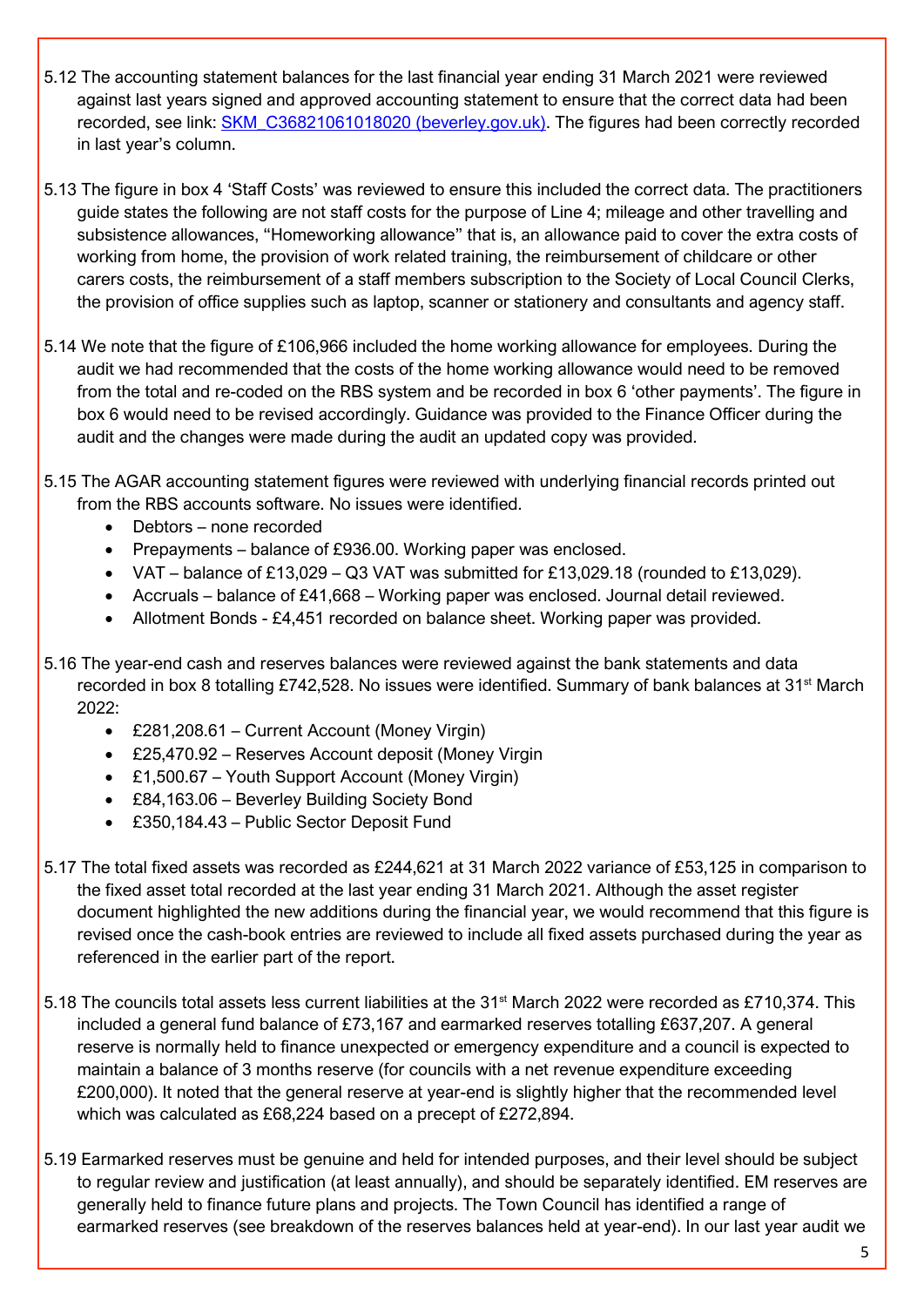had recommended that the Town Council adopts a General Reserves policy which we note is in progress. We would recommend that this policy incorporates the management of Earmarked reserves, their intended purposes, procedures for review and control.

| <b>Balance Sheet - General Reserve</b> | £73,167.00  |            |                                            |  |
|----------------------------------------|-------------|------------|--------------------------------------------|--|
|                                        |             | £73,167.00 |                                            |  |
| <b>Earmarked Reserves</b>              |             |            | <b>Intended Purpose</b>                    |  |
|                                        |             |            | Future purchase of offices due to          |  |
| Building Jan 2021 - CCLA               | £350,000.00 |            | current venue rented                       |  |
| Transport Jan 22                       | £2,500.00   |            | Potential future purchase of new van       |  |
|                                        |             |            | Local elections in 2023 due to previous    |  |
|                                        |             |            | allocated amount being spent on            |  |
| Election Costs Jan 22                  | £12,000.00  |            | unexpected by-elections                    |  |
| Town Event Jan 22                      | £38,681.00  |            | Platinum Jubilee Event 2022                |  |
|                                        |             |            | Food Festival event organiser              |  |
| Food Festival Jan 22                   | £10,000.00  |            | (contracted) for 2022                      |  |
|                                        |             |            | Potential additional costs relating to the |  |
| Staff Jan 22                           | £7,500.00   |            | post of Town Clerk                         |  |
|                                        |             |            | New internal telephone system - unable     |  |
| New Tele System Jan 22                 | £2,000.00   |            | to carry out in 2021 so moved to 2022      |  |
|                                        |             |            | Future councillor training and             |  |
| Cllr Training Jan 22                   | £1,600.00   |            | conference attendance                      |  |
|                                        |             |            | Refurbishment of skate park (tenders to    |  |
| Skatepark Jan 22                       | £70,927.00  |            | potential businesses currently out)        |  |
|                                        |             |            | Purchase and installation of two free      |  |
| Flagpoles Jan 22                       | £1,500.00   |            | standing flagpoles                         |  |
|                                        |             |            | Additional floral displays in areas not    |  |
| Floral Display Jan 22                  | £4,800.00   |            | currently otherwise covered                |  |
|                                        |             |            | Purchase of bags for dog waste bag         |  |
| Dog Waste Bags Jan 22                  | £7,000.00   |            | dispensers                                 |  |
|                                        |             |            | Contribution to future project along       |  |
|                                        |             |            | Beverley Beck (i.e. a form of nature trail |  |
|                                        |             |            | with related sculpture and interpretation  |  |
| Bev Beck cont Oct 2021                 | £1,500.00   |            | boards)                                    |  |
|                                        |             |            | Future costs of three-year Strategic       |  |
| Grants - Jan 22                        | £29,120.00  |            | <b>Partnership Grants</b>                  |  |
| <b>CCTV Maint Jan 22</b>               | £500.00     |            | Future CCTV maintenance                    |  |
|                                        |             |            | Future potential additional street lights  |  |
| Streetlighting Imp22                   | £4,000.00   |            | based on community requests/need           |  |
|                                        |             |            | Future potential street furniture          |  |
| <b>Street Furniture Jan 22</b>         | £7,435.00   |            | additions                                  |  |
|                                        |             |            | Future cycle rack with artistic/sculptural |  |
| Cycle Racks - Jan 22                   | £1,000.00   |            | aspects                                    |  |
| Town Entry Signs - Jan 22              | £15,000.00  |            | New town entry signs                       |  |
|                                        |             |            | Potential future project to provide new    |  |
| Toilets Jan 22                         | £10,000.00  |            | public toilet facilities                   |  |
|                                        |             |            | To cover future legal fees relating to     |  |
|                                        |             |            | allotment site land registry and boundary  |  |
| Legal Fees - Jan 22                    | £6,540.00   |            | issues                                     |  |
|                                        |             |            | To support any external applications for   |  |
|                                        |             |            | funding to afford future projects that may |  |
|                                        |             |            | arise over the year and are not            |  |
| Matched Funding Jan 22                 | £7,750.00   |            | otherwise budgeted for                     |  |
|                                        |             |            | Tree planting project to mark the life of  |  |
|                                        |             |            | St John of Beverley and as part of         |  |
| St John of Bev Jan 22                  | £554.00     |            | Platinum Jubilee celebrations              |  |
|                                        |             |            | 6                                          |  |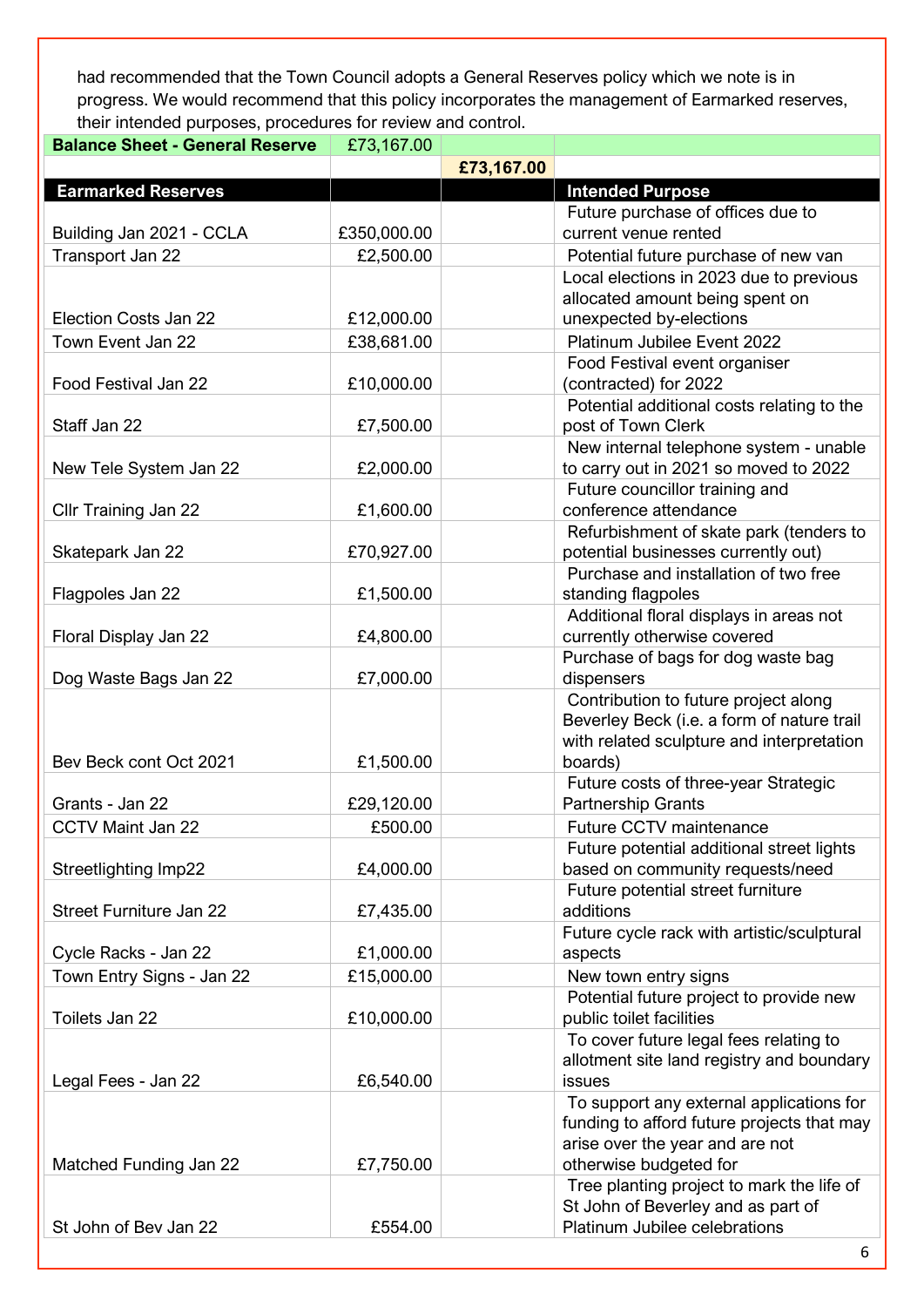| <b>Pride Event</b>                        | £2,000.00  |             | Potential Pride Event in 2023                                                      |
|-------------------------------------------|------------|-------------|------------------------------------------------------------------------------------|
|                                           |            |             | Additional works to the electrical and                                             |
|                                           |            |             | technical infrastructure of Christmas                                              |
| <b>Infrastructure Christmas</b>           | £6,000.00  |             | Lights                                                                             |
|                                           |            |             | Additional lighting displays for                                                   |
|                                           |            |             | Christmas that may also be used year-                                              |
| <b>New Christmas Lights</b>               | £10,000.00 |             | round                                                                              |
|                                           |            |             | Additional street lighting requirements                                            |
|                                           |            |             | (e.g. a currently evolving project to                                              |
|                                           |            |             | preserve historic lamp posts owned by<br>the Town Council which require work       |
| <b>Street Lighting</b>                    | £2,750.00  |             | above that of a general lighting SLA)                                              |
|                                           |            |             | Future travel for councillors outside of                                           |
|                                           |            |             | parish boundary (e.g. to conferences                                               |
|                                           |            |             | now the pandemic rules regarding large                                             |
| <b>Cllrs Travel</b>                       | £400.00    |             | gatherings have been relaxed).                                                     |
| <b>Members Allowances</b>                 | £2,000.00  |             | <b>Councillor allowances</b>                                                       |
|                                           |            |             | Additional officer travel now that                                                 |
|                                           |            |             | increased movement as part of duties                                               |
| <b>Officer Travel</b>                     | £400.00    |             | following Covid working from home                                                  |
|                                           |            |             | Additional and enhanced officer training                                           |
| <b>Officer Training</b>                   | £1,750.00  |             | as recommended in internal audits                                                  |
| Stationary                                | £500.00    |             | Additional stationary to support events                                            |
|                                           |            |             | Additional photocopying, especially to                                             |
|                                           |            |             | promote events, etc. following                                                     |
| Photocopier                               | £2,000.00  |             | pandemic.                                                                          |
|                                           |            |             | Additional phoneline charges now more<br>officer time being spent in office rather |
| Telephone                                 | £500.00    |             | than home working                                                                  |
| Pancake Race                              | £500.00    |             | Community Event in 2023                                                            |
|                                           |            |             | Additional cost of staff mobiles (e.g.                                             |
|                                           |            |             | data to send images from allotments,                                               |
| <b>Staff Mobiles</b>                      | £150.00    |             | $etc.$ )                                                                           |
| Postage                                   | £300.00    |             | Additional postage to support events                                               |
|                                           |            |             | Additional promotion not of specific                                               |
|                                           |            |             | events, but to market Beverley itself re                                           |
| Publicity                                 | £1,000.00  |             | tourism                                                                            |
|                                           |            |             | Cover potential additional external audit                                          |
|                                           |            |             | costs following investigations that are                                            |
| Ext Audit 19 20                           | £800.00    |             | still ongoing                                                                      |
|                                           |            |             | Additional room hire due to council                                                |
| Room Hire                                 | £1,300.00  |             | meeting room still being too small to<br>safely meet re Covid.                     |
|                                           |            |             | Additional utility costs not previously                                            |
| <b>Utilities</b>                          | £1,500.00  |             | anticipated                                                                        |
|                                           |            |             | Costs to alarm and electronic door entry                                           |
| Alarm                                     | £300.00    |             | system                                                                             |
|                                           |            |             | Support potential youth project with                                               |
| Youth                                     | £1,000.00  |             | external agency                                                                    |
|                                           |            |             | Additional work required to be carried                                             |
|                                           |            |             | out by maintenance contractor, such as                                             |
| <b>Maintenance Contractors</b>            | £7,000.00  |             | unexpected tree works, etc.                                                        |
| <b>CCTV New Purchases</b>                 | £3,150.00  |             | Additional future CCTV purchase                                                    |
|                                           |            | £637,207.00 |                                                                                    |
| <b>Total General + Earmarked Reserves</b> |            | £710,374.00 |                                                                                    |
|                                           |            |             |                                                                                    |
|                                           |            |             | $7^{\circ}$                                                                        |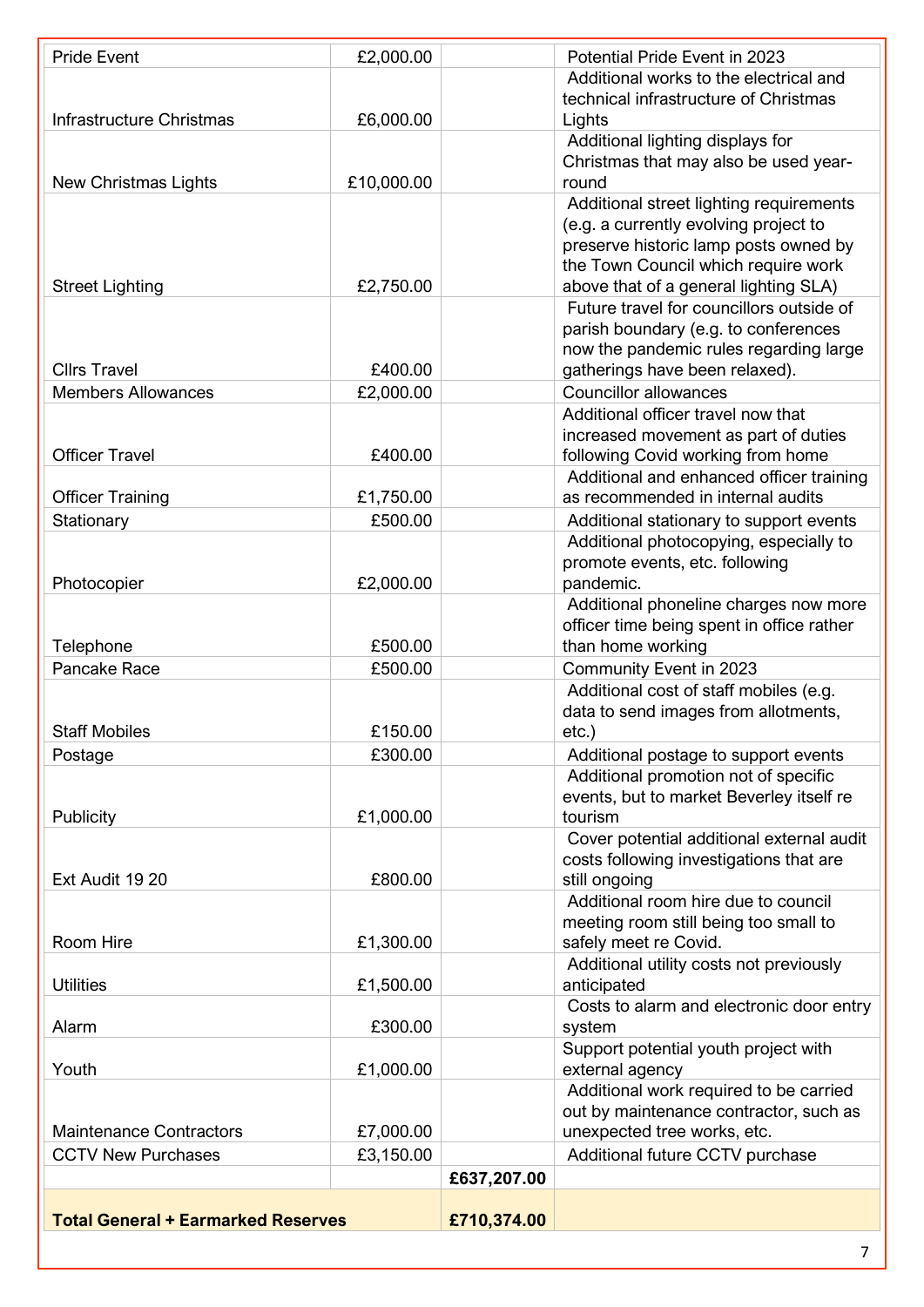5.20 The pro-forma document for the explanation of significant variances was reviewed. Explanations are required for a variance of 15% and for all variances of £100,000 or more regardless of the % variance. Boxes 3,7,8 and 9 required an explanation. We noted that the figures in the pro-forma would need to be updated once the changes above are made to the accounting statement. The external auditor requires an explanation that comprises of both narrative and numerical explanations. It is noted that although a numerical breakdown was attached, the explanation provided in the narrative was not entirely clear. It is recommended that the narrative for the explanations for significant variances are reviewed prior to submission for external audit.

### **RECOMMENDATION**

| R3: | That a general reserve policy is adopted to ensure that the level of reserves is appropriate to<br>the size and situation of the council and to enable budget planning. The policy to incorporate<br>the management of Earmarked reserves, their intended purposes, procedures for review<br>and control. |
|-----|-----------------------------------------------------------------------------------------------------------------------------------------------------------------------------------------------------------------------------------------------------------------------------------------------------------|
| R4: | That the narrative for the explanations for significant variances are reviewed prior to<br>submission for external audit to include a better level of detail.                                                                                                                                             |

#### **Transparency Code**

**Internal Control Objective:** The authority publishes information on a free to access website/webpage up to date at the time of the internal audit in accordance with any relevant transparency code requirements.

**Aim:** Review the council website and obtain evidence of published documents in accordance with the requirements of the Local Government Data Transparency Code

### **5.21 Transparency Code**

5.22 Internal control objective L is new for the 2021/22 financial year relating to the transparency code. To summarise, the Government has published the 'Local Government Transparency Code' as a code of recommended practice under section 2 of the Local Government, Planning & Land Act 1980. This Code, which can be found at [Title \(publishing.service.gov.uk\)](https://assets.publishing.service.gov.uk/government/uploads/system/uploads/attachment_data/file/408386/150227_PUBLICATION_Final_LGTC_2015.pdf) came into effect on the 01 April 2015. This is applicable to parish and town councils where gross income or gross expenditure exceeds £200,000. The Code does not replace or supersede the existing framework for access to and re-use of public sector information provided by the:

- Freedom of Information Act 2000 (as amended by the Protection of Freedoms Act 2012)
- Environmental Information Regulations 2004
- Re-use of Public Sector Information Regulations 2005
- Infrastructure for Spatial Information in the European Community regulations 2009
- Sections 25 and 26 of the Local Audit and Accountability Act 2014 which provides rights for persons to inspect a local authority's accounting records and supporting documentation, and to make copies of them.
- 5.23 The Code provides for publication of a comprehensive set of information, including Unique Property Reference Numbers of land and building assets (principal authorities may be able to help with these). There is no prescribed Code for councils where gross turnover is between £25,000 and £200,000 but all councils must have a Publication Scheme complying with the Information Commissioner's requirements.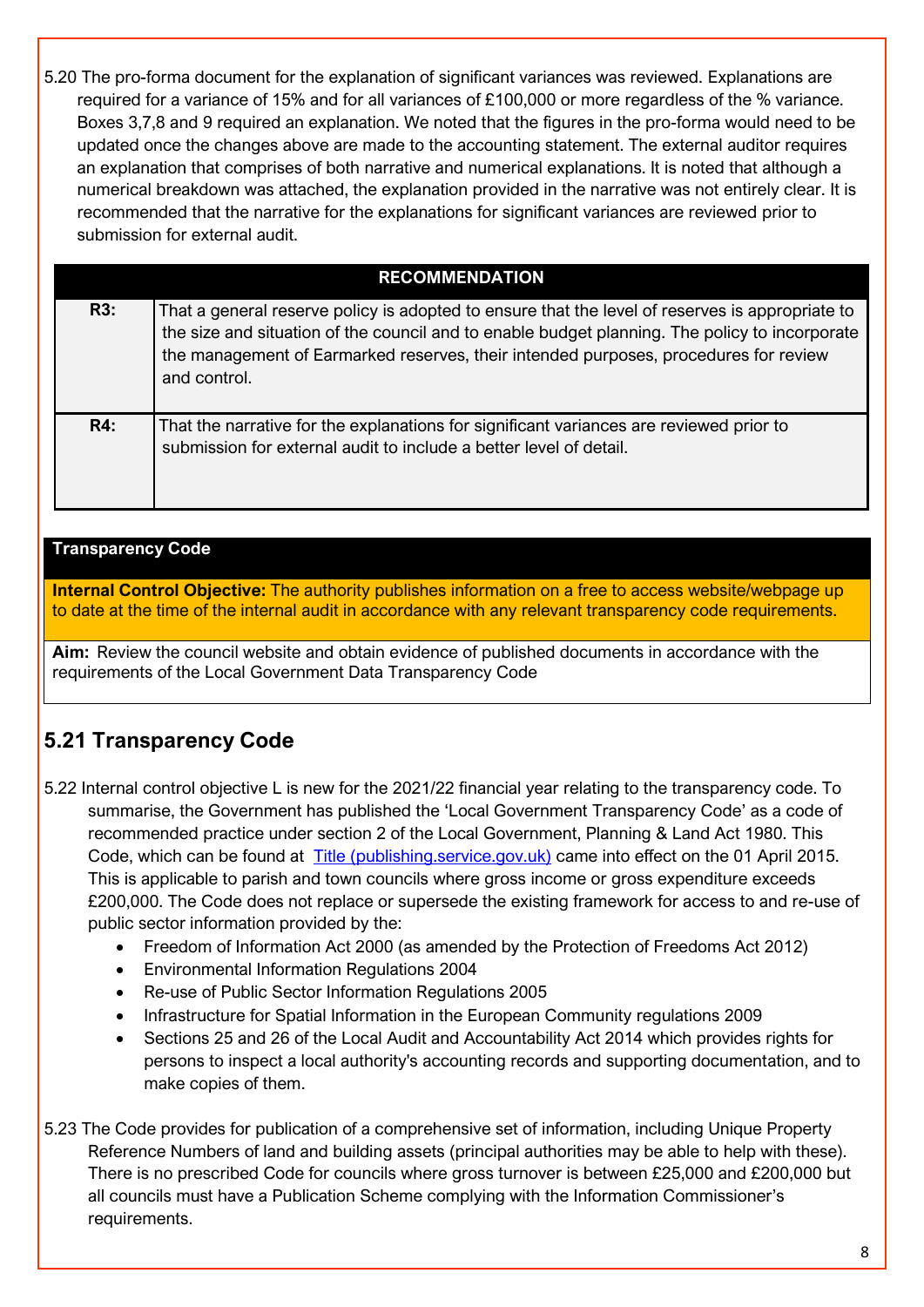5.24 Checks were carried out on the town council website to review evidence of published documents in accordance with the requirements of the code for information to be published. The findings are summarised in the table.

| summarised in the table. |                                                                                                |
|--------------------------|------------------------------------------------------------------------------------------------|
| <b>Title</b>             | <b>Frequency and requirement</b>                                                               |
| <b>Expenditure</b>       | <b>Quarterly publication</b>                                                                   |
| exceeding                | Publish details of each individual item of expenditure that exceeds £500, including items of   |
| £500                     | expenditure, consistent with Local Government Association guidance, such as:                   |
|                          | • individual invoices                                                                          |
|                          | • grant payments • expense payments                                                            |
|                          | • payments for goods and services                                                              |
|                          | • grants • grant in aid                                                                        |
|                          | • rent • credit notes over £500                                                                |
|                          |                                                                                                |
|                          | • transactions with other public bodies.                                                       |
|                          |                                                                                                |
|                          | For each individual item of expenditure the following information must be published:           |
|                          | • date the expenditure was incurred                                                            |
|                          | • local authority department which incurred the expenditure • beneficiary                      |
|                          | • summary of the purpose of the expenditure • amount                                           |
|                          | • Value Added Tax that cannot be recovered • merchant category (eg. computers, software        |
|                          | etc)                                                                                           |
|                          |                                                                                                |
|                          | <b>Internal Audit Findings:</b>                                                                |
|                          | Whilst we found that payment details are disclosed in agendas and minutes that are             |
|                          | uploaded on the website, they do not specifically meet the publication requirements.           |
|                          |                                                                                                |
| <b>Procurement</b>       | <b>Quarterly publication</b>                                                                   |
| <b>Information</b>       |                                                                                                |
|                          | Publish details of every invitation to tender for contracts to provide goods and/or services   |
|                          | with a value that exceeds £5,000. For each invitation, the following details must be           |
|                          | published:                                                                                     |
|                          | • reference number • title                                                                     |
|                          | • description of the goods and/or services sought                                              |
|                          | • start, end and review dates • local authority department responsible.                        |
|                          |                                                                                                |
|                          | <b>Quarterly publication</b>                                                                   |
|                          | Publish details of any contract, commissioned activity, purchase order, framework              |
|                          | agreement and any other legally enforceable agreement with a value that exceeds £5,000.        |
|                          | For each contract, the following details must be published:                                    |
|                          | • reference number                                                                             |
|                          | • title of agreement • local authority department responsible                                  |
|                          |                                                                                                |
|                          | • description of the goods and/or services being provided                                      |
|                          | • supplier name and details • sum to be paid over the length of the contract or the            |
|                          | estimated annual spending or budget for the contract                                           |
|                          | • Value Added Tax that cannot be recovered                                                     |
|                          | • start, end and review dates • whether or not the contract was the result of an invitation to |
|                          | quote or a published invitation to tender                                                      |
|                          | • whether or not the supplier is a small or medium sized enterprise and/or a voluntary or      |
|                          | community sector organisation and where it is, provide the relevant registration number.       |
|                          |                                                                                                |
|                          | <b>Internal Audit Findings:</b>                                                                |
|                          | We found that although contract information is published, it is not published with the         |
|                          | specific requirements of the code, see links:                                                  |
|                          |                                                                                                |
|                          | <b>Contractors   Beverley Town Council</b>                                                     |
|                          |                                                                                                |
|                          | <b>Tenders   Beverley Town Council</b>                                                         |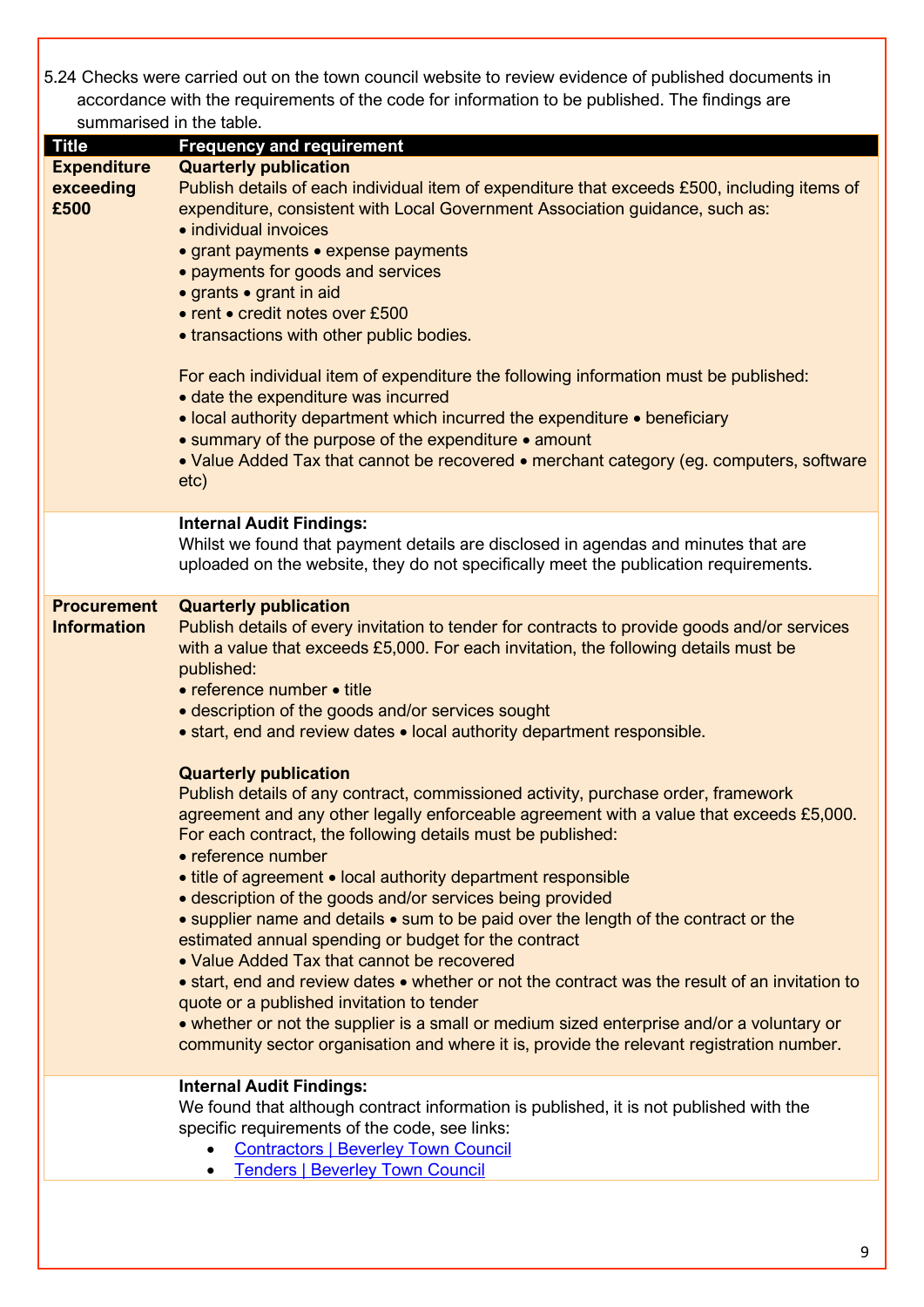| Local<br>authority | <b>Annual publication</b><br>Publish details of all land and building assets including:                                                                                                                                                                                                                                                                                             |
|--------------------|-------------------------------------------------------------------------------------------------------------------------------------------------------------------------------------------------------------------------------------------------------------------------------------------------------------------------------------------------------------------------------------|
| land               | • all service and office properties occupied or controlled by user bodies, both freehold and<br>leasehold                                                                                                                                                                                                                                                                           |
|                    | • any properties occupied or run under Private Finance Initiative contracts<br>• all other properties they own or use, for example, hostels, laboratories, investment<br>properties and depots                                                                                                                                                                                      |
|                    | • garages unless rented as part of a housing tenancy agreement<br>• surplus, sublet or vacant properties<br>• undeveloped land                                                                                                                                                                                                                                                      |
|                    | • serviced or temporary offices where contractual or actual occupation exceeds three<br>months                                                                                                                                                                                                                                                                                      |
|                    | • all future commitments, for example under an agreement for lease, from when the<br>contractual commitment is made                                                                                                                                                                                                                                                                 |
|                    | For each land or building asset, the following information must be published together in one<br>place:                                                                                                                                                                                                                                                                              |
|                    | • Unique Property Reference Number                                                                                                                                                                                                                                                                                                                                                  |
|                    | • Unique asset identity - the local reference identifier used by the local body, sometimes<br>known as local name or building block. There should be one entry per asset or user/owner<br>(eg. on one site there could be several buildings or in one building there could be several<br>users, floors/rooms etc – where this is the case, each of these will have a separate asset |
|                    | identity). This must include the original reference number from the data source plus<br>authority code                                                                                                                                                                                                                                                                              |
|                    | • name of the building/land or both                                                                                                                                                                                                                                                                                                                                                 |
|                    | • street number or numbers - any sets of 2 or more numbers should be separated with the<br>'-' symbol (eg. 10-15 London Road)                                                                                                                                                                                                                                                       |
|                    | • street name – this is the postal road address                                                                                                                                                                                                                                                                                                                                     |
|                    | • post town and United Kingdom postcode<br>• map reference – local authorities may use either Ordnance Survey or ISO6709 systems to                                                                                                                                                                                                                                                 |
|                    | identify the location of an asset, but must make clear which is being used. Where an<br>Ordnance Survey mapping system is used (the grid system) then assets will be identified<br>using Eastings before Northings. Where geocoding in accordance with ISO 6709 is being<br>used to identify the centre point of the asset location then that reference must indicate its           |
|                    | <b>ISO</b> coordinates                                                                                                                                                                                                                                                                                                                                                              |
|                    | • whether the local authority owns the freehold or a lease for the asset and for whichever<br>category applies, the local authority must list all the characteristics that apply from the<br>options given below: for freehold assets:                                                                                                                                              |
|                    | occupied by the local authority<br>$\bullet$                                                                                                                                                                                                                                                                                                                                        |
|                    | ground leasehold<br>$\bullet$<br>leasehold<br>$\bullet$                                                                                                                                                                                                                                                                                                                             |
|                    | licence<br>$\bullet$                                                                                                                                                                                                                                                                                                                                                                |
|                    | vacant (for vacant properties, local authorities should not publish the full address<br>details and should only publish the first part of the postcode)                                                                                                                                                                                                                             |
|                    | For leasehold assets:<br>occupied by the local authority                                                                                                                                                                                                                                                                                                                            |
|                    | ground leasehold<br>$\bullet$                                                                                                                                                                                                                                                                                                                                                       |
|                    | sub leasehold<br>$\bullet$                                                                                                                                                                                                                                                                                                                                                          |
|                    | licence for other assets:                                                                                                                                                                                                                                                                                                                                                           |
|                    | free text description eg. rights of way, access etc.<br>$\bullet$<br>• whether or not the asset is land only (without permanent buildings) or it is land with a                                                                                                                                                                                                                     |
|                    | permanent building.                                                                                                                                                                                                                                                                                                                                                                 |
|                    | <b>Internal Audit Findings:</b>                                                                                                                                                                                                                                                                                                                                                     |
|                    | We found that although land information is published, it is not published with the specific<br>requirements of the code, see link: Land Assets Register   Beverley Town Council                                                                                                                                                                                                     |
|                    |                                                                                                                                                                                                                                                                                                                                                                                     |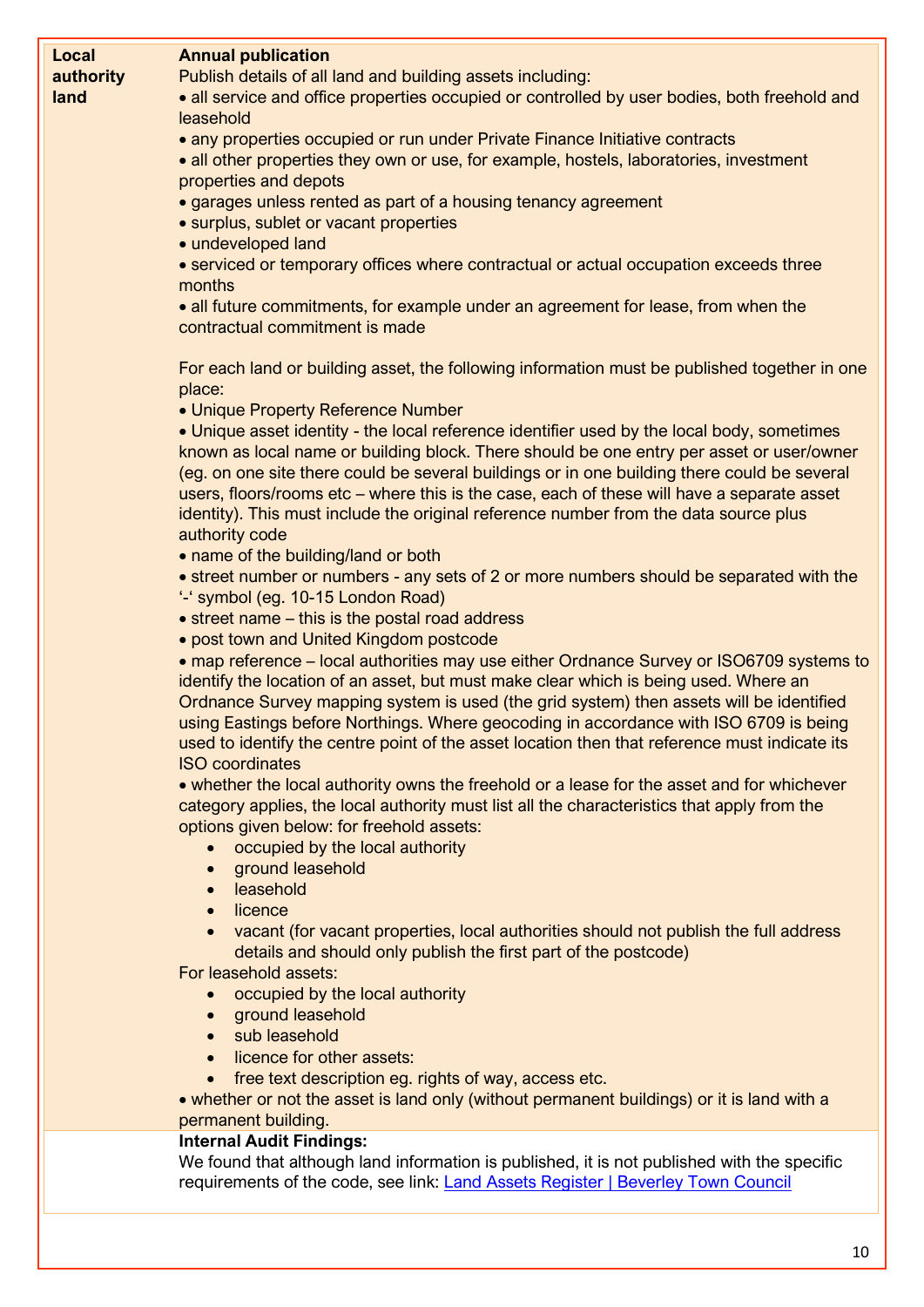| <b>Grants to</b><br>voluntary,<br>community<br>and social<br>enterprise<br>organisations | <b>Annual publication</b><br>Publish details of all grants to voluntary, community and social enterprise organisations.<br>This can be achieved by either:<br>• tagging and hence specifically identifying transactions which relate to voluntary,<br>community and social enterprise organisations within published data on expenditure over<br>£500 or published procurement information, or<br>• by publishing a separate list or register.<br>For each identified grant, the following information must be published as a minimum:<br>• date the grant was awarded<br>• time period for which the grant has been given<br>• local authority department which awarded the grant<br>• beneficiary<br>· beneficiary's registration number<br>• summary of the purpose of the grant<br>• amount                                                                                                                                                                                           |
|------------------------------------------------------------------------------------------|-------------------------------------------------------------------------------------------------------------------------------------------------------------------------------------------------------------------------------------------------------------------------------------------------------------------------------------------------------------------------------------------------------------------------------------------------------------------------------------------------------------------------------------------------------------------------------------------------------------------------------------------------------------------------------------------------------------------------------------------------------------------------------------------------------------------------------------------------------------------------------------------------------------------------------------------------------------------------------------------|
|                                                                                          | <b>Internal Audit Findings:</b><br>We note that a grants page is set up on the website but this does not include publication of<br>the grant information required by the code, see link: Town Council Community Grants  <br><b>Beverley Town Council</b>                                                                                                                                                                                                                                                                                                                                                                                                                                                                                                                                                                                                                                                                                                                                  |
| <b>Organisation</b><br>chart                                                             | <b>Annual publication</b><br>Publish an organisation chart covering staff in the top three levels of the organisation. The<br>following information must be included for each member of staff included in the chart:<br>• grade • job title<br>• local authority department and team<br>• whether permanent or temporary staff • contact details<br>• salary in £5,000 brackets, consistent with the details published for Senior Salaries<br>• salary ceiling (the maximum salary for the grade).<br>* This should exclude staff whose salary does not exceed £50,000.<br><b>Internal Audit Findings:</b>                                                                                                                                                                                                                                                                                                                                                                                |
|                                                                                          | There is a page set up for 'Officers' however this does not include the organisation chart,<br>see link: Council Officers   Beverley Town Council                                                                                                                                                                                                                                                                                                                                                                                                                                                                                                                                                                                                                                                                                                                                                                                                                                         |
| <b>Pay Multiple</b>                                                                      | <b>Annual publication</b><br>Publish the pay multiple on their website defined as the ratio between the highest taxable<br>earnings for the given year (including base salary, variable pay, bonuses, allowances and<br>the cash value of any benefits-in-kind) and the median earnings figure of the whole of the<br>authority's workforce. The measure must:<br>• cover all elements of remuneration that can be valued (eg. all taxable earnings for the<br>given year, including base salary, variable pay, bonuses, allowances and the cash value of<br>any benefits-in-kind)<br>• use the median earnings figure as the denominator, which should be that of all employees<br>of the local authority on a fixed date each year, coinciding with reporting at the end of the<br>financial year<br>• exclude changes in pension benefits, which due to their variety and complexity cannot be<br>accurately included in a pay multiple disclosure.<br><b>Internal Audit Findings:</b> |
|                                                                                          | This information could not be located from the website.                                                                                                                                                                                                                                                                                                                                                                                                                                                                                                                                                                                                                                                                                                                                                                                                                                                                                                                                   |
| <b>Waste</b><br><b>Contracts</b>                                                         | <b>One-off publication</b><br>Local authorities must publish details of their existing waste collection contracts, in line with<br>the details contained in paragraphs 32 of the Code, at the point they first publish quarterly<br>contract information under Part 2 of this Code.                                                                                                                                                                                                                                                                                                                                                                                                                                                                                                                                                                                                                                                                                                       |
|                                                                                          | <b>Internal Audit Findings:</b><br>This information could not be located from the website.                                                                                                                                                                                                                                                                                                                                                                                                                                                                                                                                                                                                                                                                                                                                                                                                                                                                                                |
|                                                                                          | 11                                                                                                                                                                                                                                                                                                                                                                                                                                                                                                                                                                                                                                                                                                                                                                                                                                                                                                                                                                                        |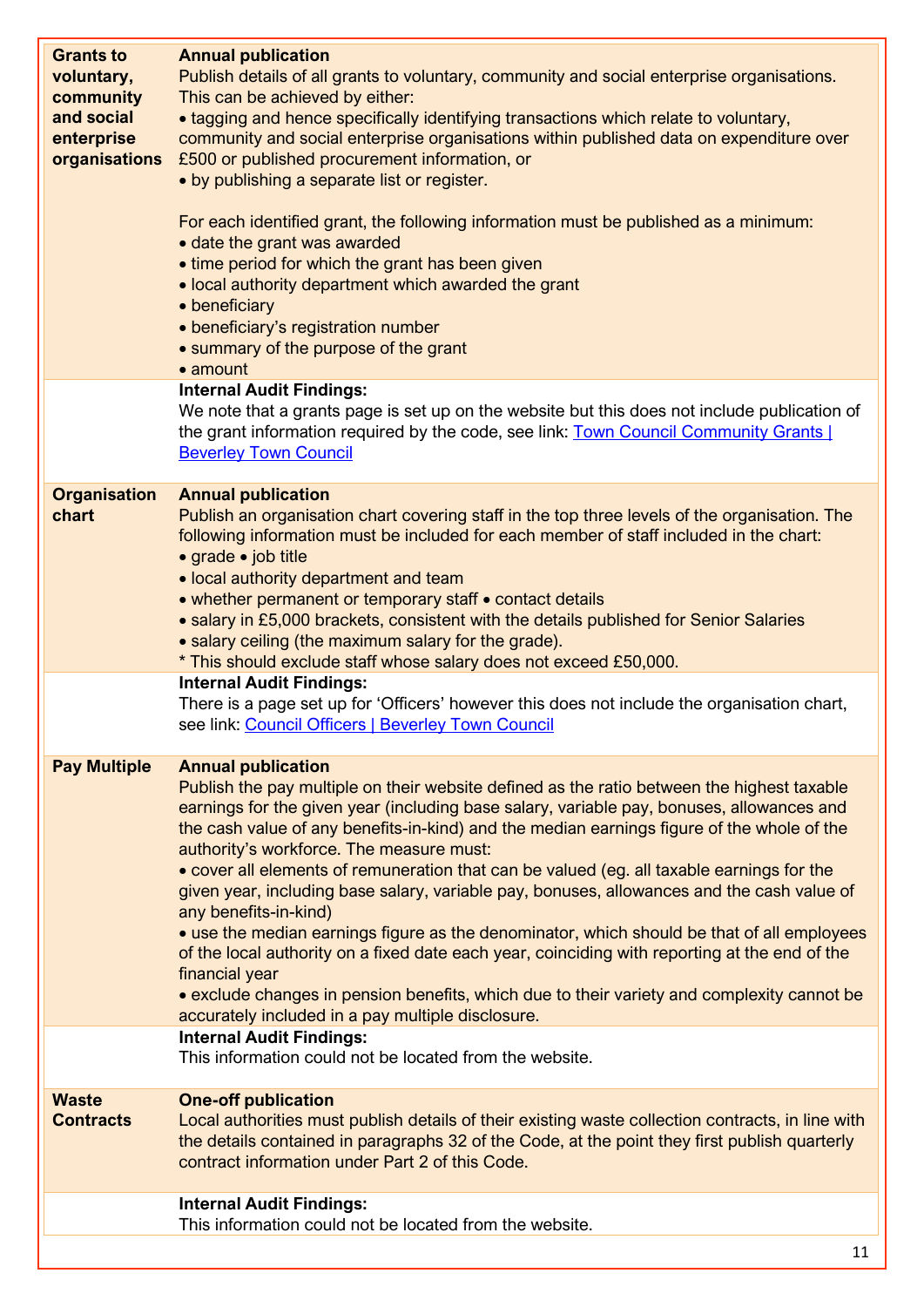#### 5.25 There were several publication requirements not applicable to Beverley Town Council:

- 1. Government Procurement Card transactions
- 2. Social Housing Asset Value
- 3. Trade Union Facility
- 4. Parking Account
- 5. Parking Spaces
- 6. Senior Salaries
- 7. Constitution
- 8. Fraud
- 5.26 Overall we found that whilst the council has attempted to comply with the transparency code, the published information does not specifically meet the publication requirements. We would recommend that a dedicated website page is set-up on the town council website that could be referenced as the 'Transparency Code' which would set out the published information with internal website links to other pages within the website where applicable. As the council is not fully complying with the transparency code we must tick 'No' to internal control objective L.

### **RECOMMENDATION**

**R5:** That a dedicated website page is set-up on the town council website that could be referenced as the 'Transparency Code' which would set out the published information with internal website links where applicable. The information to be published within the frequencies stipulated and the guidance referenced within the transparency code.

#### **Exercise of Public Rights (previous year)**

**Internal Control Objective:** The authority, during the previous year (2020-21) correctly provided for the period for the exercise of public rights as required by the Accounts and Audit Regulations *(evidenced by the notice published on the website and/or authority approved minutes confirming the dates set).*

**Aim:** Obtain assurance that the Council has advertised the dates for the inspection of public rights correctly.

# **5.27 Public Rights Inspection Period for 2020/21 Financial Year**

| <b>Internal Audit Testing</b>                     | <b>Compliance</b> | <b>Comments</b>                              |  |  |
|---------------------------------------------------|-------------------|----------------------------------------------|--|--|
| Do arrangements for public inspection of          | <b>Yes</b>        | It is recommended that the pro-forma         |  |  |
| council's records exist? The inspection window    |                   | document provided by the external            |  |  |
| must include a 30-working day period including    |                   | auditors is completed in future to advertise |  |  |
| the first 10 working days of July following the   |                   | the exercise of public rights, see link:     |  |  |
| end of the financial year to which the accounts   |                   | https://www.pkf-l.com/wp-                    |  |  |
| relate.                                           |                   | content/uploads/2022/03/16-Making-           |  |  |
|                                                   |                   | provision-for-the-exercise-of-public-rights- |  |  |
|                                                   |                   | 2021-22.docx                                 |  |  |
| Evidence of public inspection notice seen? And    | Yes               |                                              |  |  |
| website address.                                  |                   | See link: SKM C36821061018081                |  |  |
|                                                   |                   | (beverley.gov.uk)                            |  |  |
|                                                   |                   |                                              |  |  |
| Did the council minute the relevant dates for the | Yes               | Full council minutes dated 07th June 2021,   |  |  |
| exercise of public rights at the same time as     |                   | minute reference: 26.8                       |  |  |
| approving the AGAR?                               |                   |                                              |  |  |
|                                                   |                   |                                              |  |  |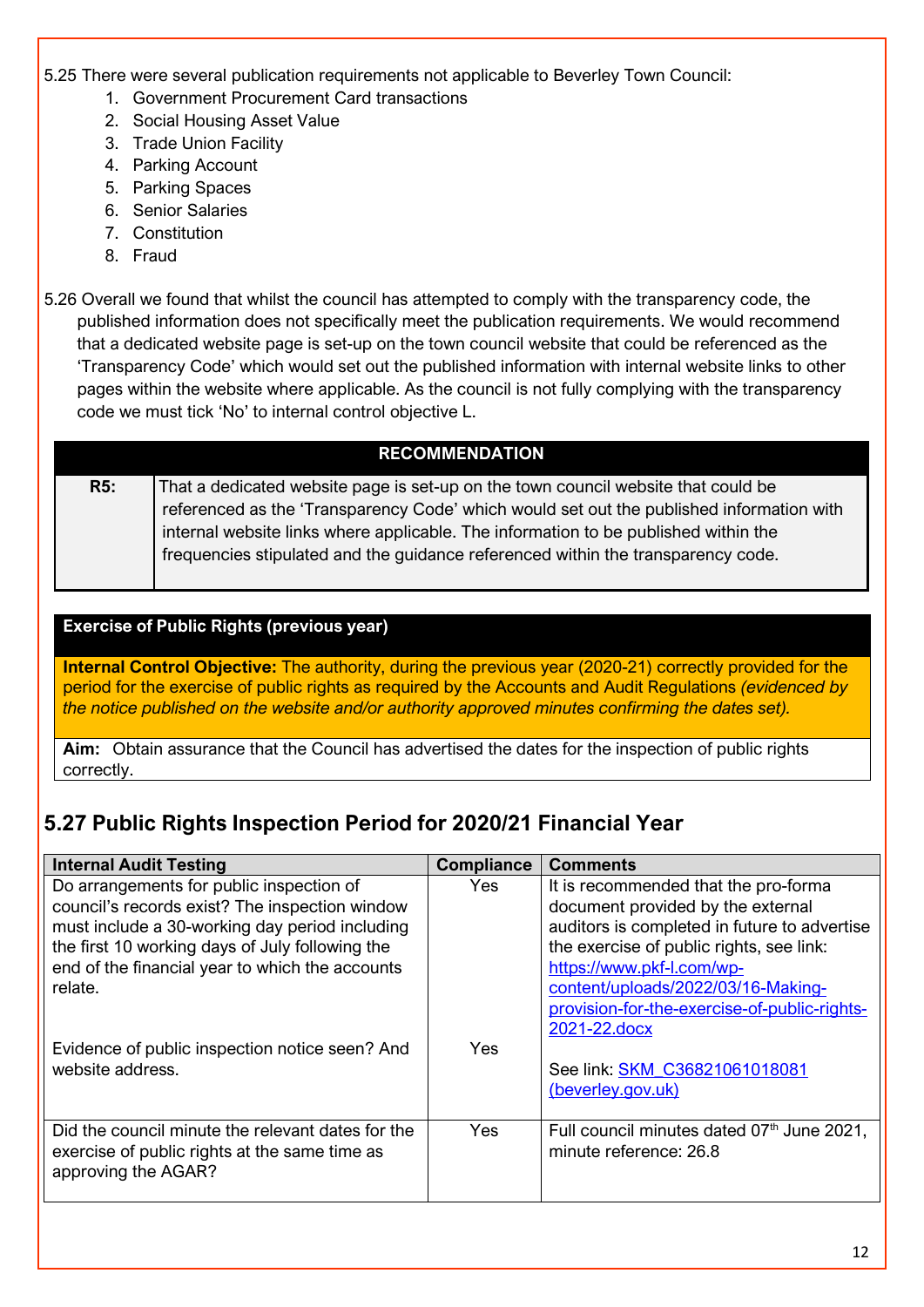#### **Publication Requirements 2020-21 AGAR**

**Internal Control Objective:** The authority, during the previous year (2020-21) correctly provided for the period for the exercise of public rights as required by the Accounts and Audit Regulations *(evidenced by the notice published on the website and/or authority approved minutes confirming the dates set).*

**Aim:** Review evidence for publication: AGAR to be approved and published by 01 July 2021 at the very latest. External Audit Certificate and Conclusion of Audit of Notice to be posted on the council website by 30 September 2021.

### **5.28 Public Rights Inspection Period for 2020/21 Financial Year**

| <b>Documents Reviewed</b>                                                                                                         | <b>Compliance</b>        | <b>Comments / Recommendations</b>                                                                                                                                                                                                                                                                                                                                                                                                                                                                                               |  |  |
|-----------------------------------------------------------------------------------------------------------------------------------|--------------------------|---------------------------------------------------------------------------------------------------------------------------------------------------------------------------------------------------------------------------------------------------------------------------------------------------------------------------------------------------------------------------------------------------------------------------------------------------------------------------------------------------------------------------------|--|--|
| Notice of the period of exercise rights<br>$\bullet$<br>and a declaration that the accounting<br>statements are as yet unaudited. | <b>No</b>                | Although the period of exercise rights was<br>advertised this did not include a declaration<br>that the accounting statements are as yet<br>unaudited, see link: SKM_C36821061018081<br>(beverley.gov.uk). In future if the council<br>completes the pro-forma documents provided<br>by the external auditor, it will meet the<br>compliance for this area.<br>*Note – after sharing the draft report with<br>officers the correct notice was uploaded on<br>the website $-$ see link:<br>SKM_C36821061018540 (beverley.gov.uk) |  |  |
| Section 1 - Annual Governance<br>$\bullet$<br>Statement 2020/21 approved and<br>signed.                                           | Yes                      | See link: SKM_C36821061018020<br>(beverley.gov.uk)                                                                                                                                                                                                                                                                                                                                                                                                                                                                              |  |  |
| Section 2 - Accounting Statements<br>$\bullet$<br>2020/21 approved and signed.                                                    | Yes                      | See link: SKM_C36821061018020<br>(beverley.gov.uk)                                                                                                                                                                                                                                                                                                                                                                                                                                                                              |  |  |
| Notice of conclusion of audit                                                                                                     | <b>No</b>                | This could not be located from the website.                                                                                                                                                                                                                                                                                                                                                                                                                                                                                     |  |  |
| Section 3 - External Auditor Report<br>and Certificate                                                                            | <b>No</b>                | This could not be located from the website.<br>*Note – after sharing the draft report with<br>officers the correct notice was uploaded on<br>the website - see link: External-Audit-Interim-<br>Report-2020-2021.pdf (beverley.gov.uk)                                                                                                                                                                                                                                                                                          |  |  |
| Sections 1 and 2 of AGAR including<br>$\bullet$<br>any amendments as a result of the<br>limited assurance review                  | <b>Not</b><br>applicable |                                                                                                                                                                                                                                                                                                                                                                                                                                                                                                                                 |  |  |

5.29 Due to the findings above, we must tick 'No' as the response for this internal control area.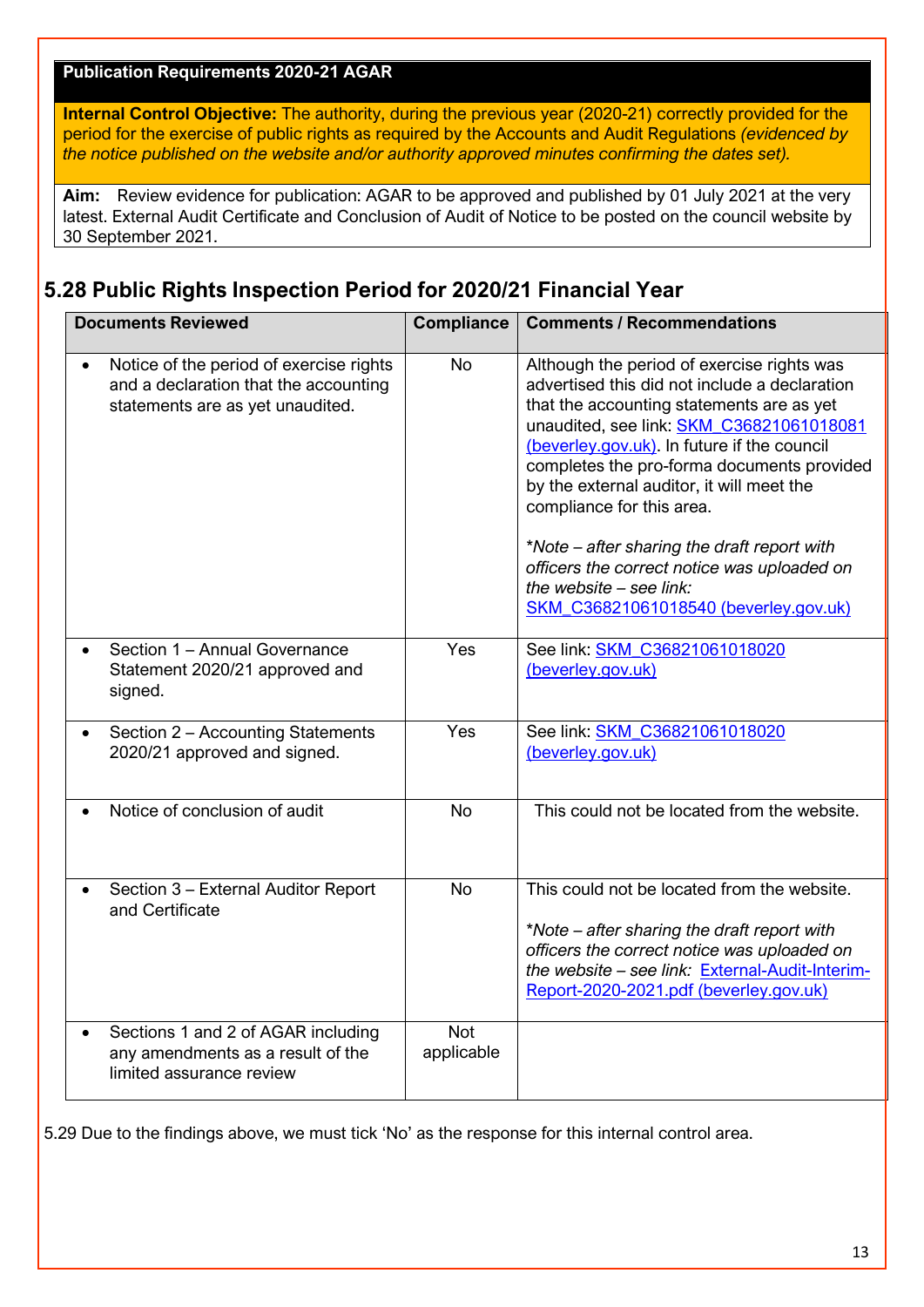| <b>RECOMMENDATION</b> |                                                                                                                                                    |  |  |
|-----------------------|----------------------------------------------------------------------------------------------------------------------------------------------------|--|--|
| <b>R6:</b>            | That the pro-forma document provided by the external auditor is completed in future to<br>advertise the exercise of public rights.                 |  |  |
| R7:                   | That the notice of conclusion of audit and external auditor certificate for the 2020/21<br>financial year is uploaded on the town council website. |  |  |

## **6. Other Matters**

### **6.1 Gas Supply**

In our last interim audit report we raised matters relating to the gas supply that were brought to our attention. The Acting Clerk had informed us that the Council does not have a gas supplier, despite using and receiving gas since 2004. We are notified that this matter has now been resolved. The backpayment of £17,200.64 including VAT has been paid to cover the use since 2004 and a new supplier has been sourced.

### **6.2 External Audit - Additional Fees**

We note that whilst the council has allocated £800.00 towards the costs of the external audit challenge correspondence relating to the 2019/20 and 2020/21 financial year accounts, the costs are likely to accumulate with ongoing work being carried out by the external audit team. We would recommend that an update relating to the costs is obtained from PKF Littlejohns and that monies are set aside to fund this expenditure.

| <b>RECOMMENDATION</b> |                                                                                                                                                                                                                                |  |  |
|-----------------------|--------------------------------------------------------------------------------------------------------------------------------------------------------------------------------------------------------------------------------|--|--|
| <b>R8:</b>            | That an update is obtained from PKF Littlejohn's relating to the costs of the additional<br>external audit fees due to the challenge correspondence received and that the council<br>allocates money to fund this expenditure. |  |  |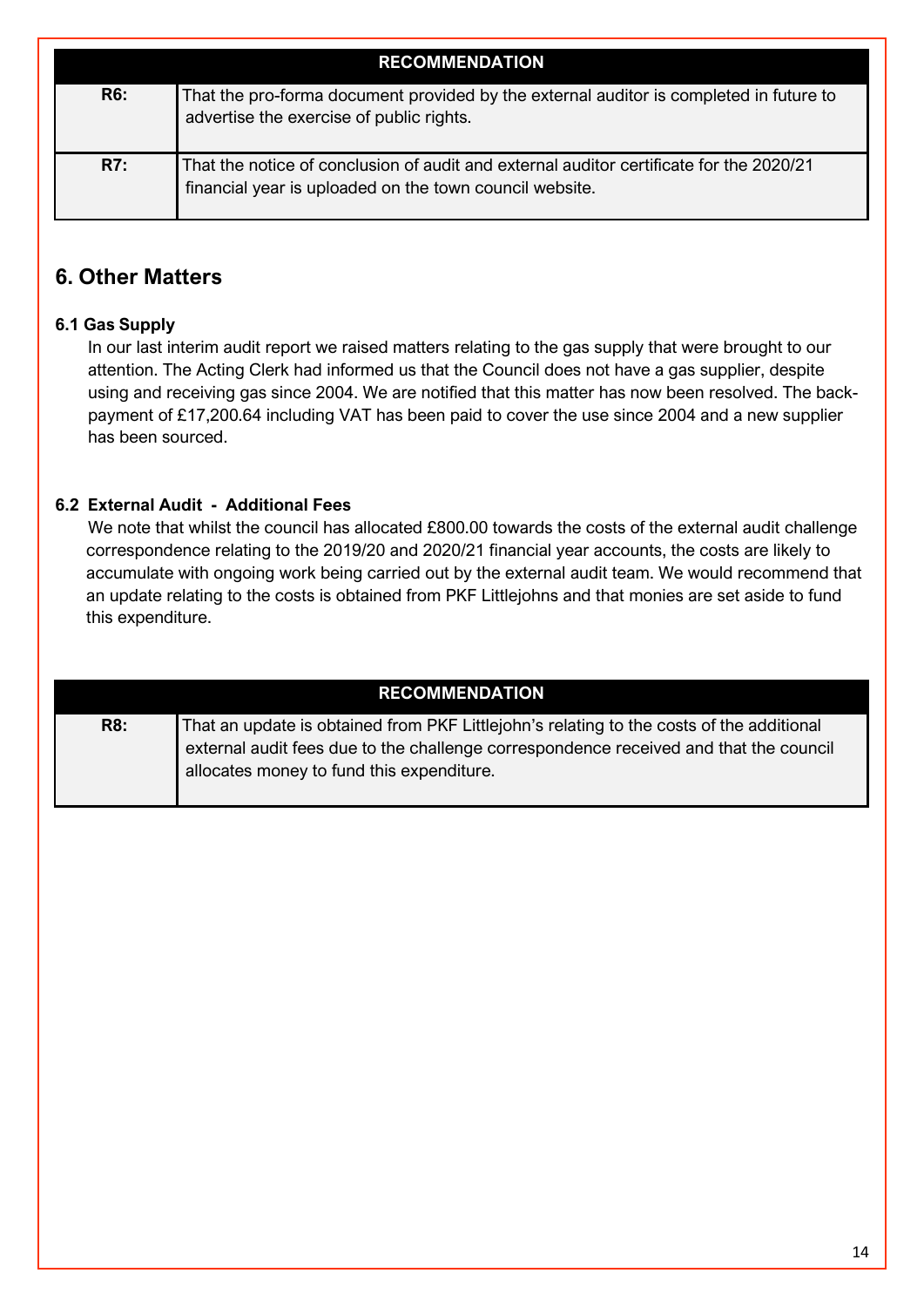# **Beverley Town Council Recommendations – Year-End Internal Audit Report 2021/22**

# **Internal Audit Yorkshire**

### **1. Appendix A – Recommendations Action Plan**

| <b>No</b>       | <b>Recommendation</b>                                                                                                                                                                            | <b>No</b>               | Page Responsible<br><b>Officer</b> | <b>Committee</b> | <b>Timescale</b> |
|-----------------|--------------------------------------------------------------------------------------------------------------------------------------------------------------------------------------------------|-------------------------|------------------------------------|------------------|------------------|
|                 | That the asset register document is reviewed to ensure accuracy of information is recorded for<br>purchases and date acquired. A full review of the cashbook should be undertaken to ensure that | 4                       |                                    |                  |                  |
|                 | the asset register includes the purchases of all fixed assets during the year (items for padlocks,                                                                                               |                         |                                    |                  |                  |
|                 | heaters and flags to be included in the register). The asset value in box 9 of the accounting<br>statement would need to be updated accordingly to reflect the changes in asset values.          |                         |                                    |                  |                  |
| 1               |                                                                                                                                                                                                  |                         |                                    |                  |                  |
|                 | That the refreshed asset register is further developed and that improvements are made to include<br>the following information:                                                                   | $\overline{\mathbf{4}}$ |                                    |                  |                  |
|                 | 1) A detailed description of the item location or a note to reference where the detailed item location<br>is recorded ie reference to a separate spreadsheet tab                                 |                         |                                    |                  |                  |
|                 | 2) A column to include quantity against the asset description. For example 'dog waste dispensers'<br>doesn't refer to how many exist.                                                            |                         |                                    |                  |                  |
|                 | 3) A column to include a replacement value for insurance and asset replacement purposes.                                                                                                         |                         |                                    |                  |                  |
| $\overline{2}$  | 4) A column to assign custodian officer and committee responsible for the asset.                                                                                                                 |                         |                                    |                  |                  |
|                 | That a general reserve policy is adopted to ensure that the level of reserves is appropriate to the                                                                                              | 8                       |                                    |                  |                  |
|                 | size and situation of the council and to enable budget planning. The policy to incorporate the<br>management of Earmarked reserves, their intended purposes, procedures for review and control.  |                         |                                    |                  |                  |
| $3\overline{3}$ |                                                                                                                                                                                                  |                         |                                    |                  |                  |
|                 | That the narrative for the explanations for significant variances are reviewed prior to submission for<br>external audit to include a better level of detail.                                    | 8                       |                                    |                  |                  |
|                 |                                                                                                                                                                                                  |                         |                                    |                  |                  |
|                 |                                                                                                                                                                                                  |                         |                                    |                  |                  |